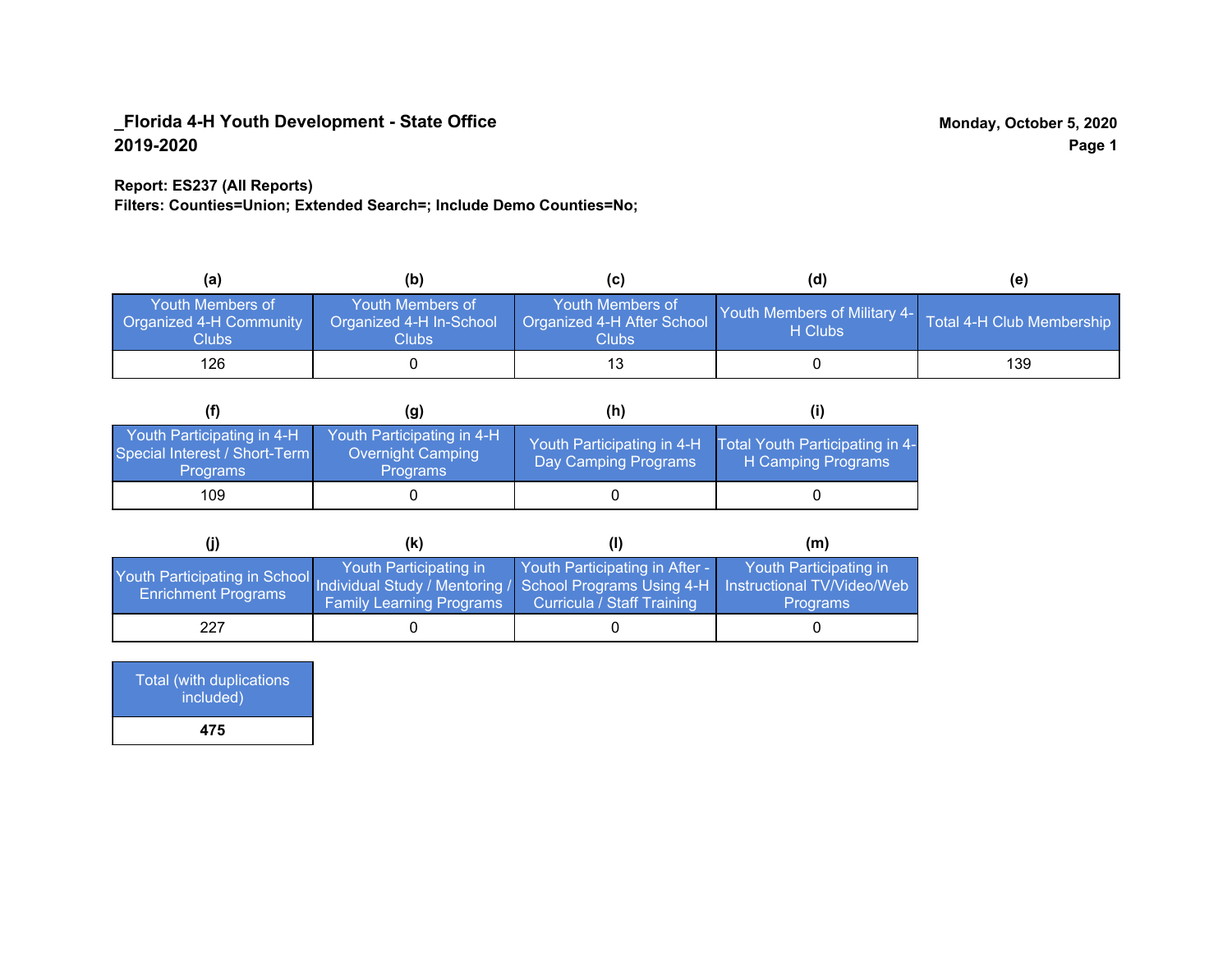**Report: ES237 (All Reports)**

**Filters: Counties=Union; Extended Search=; Include Demo Counties=No;**

# **School Grade (duplications eliminated)**

| Kinde  | 1st | 2nd' | Brd | 4th | 5th | 6th | 7th    | 8th | 9th | 10th | $-11$ th | 12th | Post HS Not in School Special | Total |
|--------|-----|------|-----|-----|-----|-----|--------|-----|-----|------|----------|------|-------------------------------|-------|
| ີ<br>▃ | 25  | 29   | 35  | 246 | 23  | 20  | $\sim$ |     |     |      |          |      |                               | 466   |

# **Gender of 4-H Youth Participants (duplications eliminated)**

| Male | Female | Total |
|------|--------|-------|
| 206  | 260    | 466   |

# **Place of Residence of 4-H Youth Participants (duplications eliminated)**

| <b>Farm</b> | Towns of under 10,000 and<br>rural non-farm | Towns and cities (10,000-<br>50,000), and their suburbs | Suburbs of cities of over<br>50,000 | Central cities of over 50,000 | Total |
|-------------|---------------------------------------------|---------------------------------------------------------|-------------------------------------|-------------------------------|-------|
| 206         | 196                                         | 63                                                      |                                     |                               | 466   |

# **Total 4-H Youth Participants (duplications eliminated)**

**Total** 

**<sup>466</sup> Note: The four totals on this page should all match.**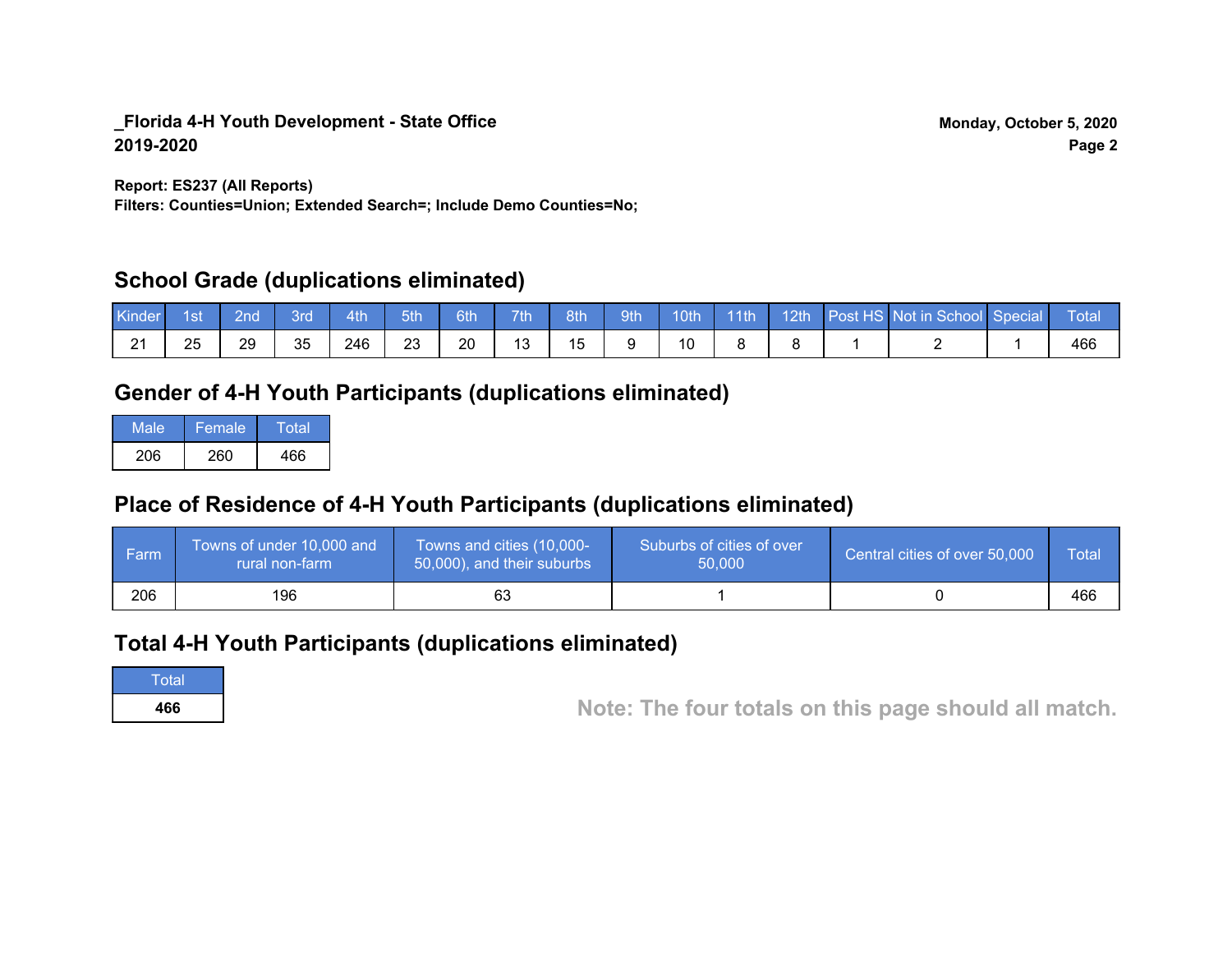**Report: ES237 (All Reports)**

**Filters: Counties=Union; Extended Search=; Include Demo Counties=No;**

| <b>ETHNICITY</b>       | <b>TOTAL YOUTH</b> |
|------------------------|--------------------|
| Hispanic or Latino     | 6                  |
| Not Hispanic or Latino | 460                |

Directions: Type in the appropriate numbers for your project. Ethnicity is separate from race. YOu should indicate an ethnicity category for each participant and all racial categories that apply to each participant (i.e. a participant of more than one race would be recorded in each applicable racial category). Ideally, your total participants should equal the total of numbers in your ethicity section. Totals of racial categories will be equal to or greater than your total participants if they all report racial information.

4-H Youth Participants: Any youth taking part in programs provided as a result of action by extension personnel (professional. Paraprofessional. And volunteer). This includes youth participation in programs conducted through 1862, 1890, and 1994 land-grant universities, EFNEP, urban gardening, and other programs that may not actually use the 4-H name and emblem with participants.

| <b>RACE</b>                               | <b>TOTAL YOUTH</b> |
|-------------------------------------------|--------------------|
| American Indian or Alaskan Native         | O                  |
| Asian                                     | 0                  |
| <b>Black or African American</b>          | 61                 |
| Native Hawaiian or other Pacific Islander | 0                  |
| White                                     | 376                |
| Youth Indicating More Than One Race       | 28                 |
| <b>Undetermined</b>                       | 1                  |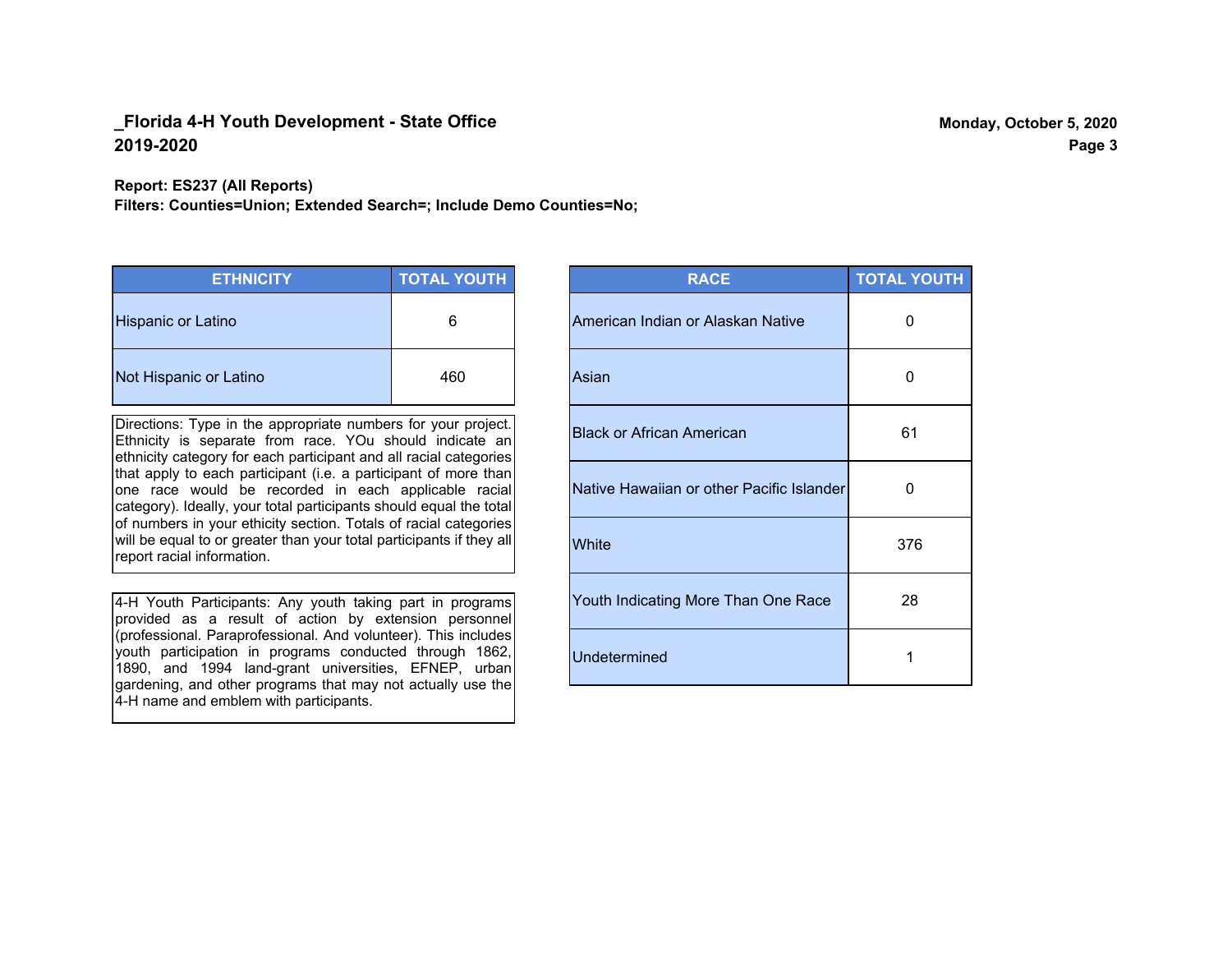**Report: ES237 (All Reports)**

**Filters: Counties=Union; Extended Search=; Include Demo Counties=No;**

| Total Number of<br>Adult Volunteers | <b>Total Number of</b><br><b>Youth Volunteers</b> | Total |
|-------------------------------------|---------------------------------------------------|-------|
| 40                                  | 19                                                | 59    |

Adult Volunteer: Unpaid support for the 4-H program by an individual beyond high school age.

Youth Volunteer: Unpaid support for the 4-H program by a person who has not yet graduated from high school.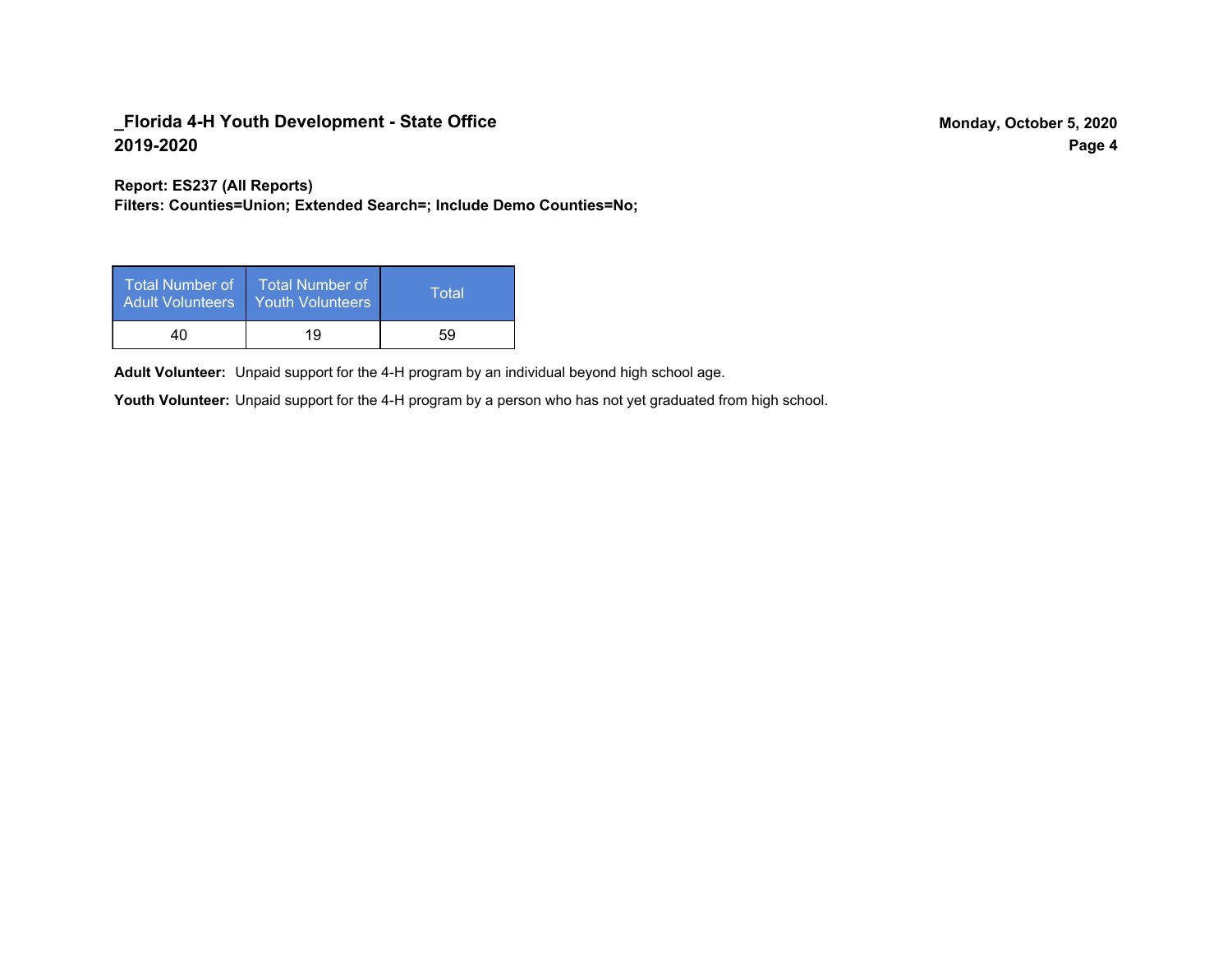2

#### **Ag in the Classroom**

| : Agriculture Awareness                   |  |
|-------------------------------------------|--|
| School Enrichment - Agriculture Awareness |  |
| School Enrichment - Pizza Garden          |  |

#### **Animals**

| (4-H Cloverbuds- ANIMALS & PETS)-retired project | $\mathbf 0$ |
|--------------------------------------------------|-------------|
| (CAGED BIRDS) Retired Project                    | 0           |
| (GOATS) Retired Project                          | 0           |
| (GOATS-Pygmy) Retired Project                    | 0           |
| (HORSE-Advanced Horsemanship) Retired Project    | 0           |
| (HORSE - Horsemanship Science) Retired Project   | 0           |
| (LLAMAS AND ALPACAS)-retired project             | 0           |
| (POCKET PETS) Retired Project                    | 0           |
| <b>ANIMAL SCIENCES</b>                           | 37          |
| <b>BEEF</b>                                      | 13          |
| <b>CATS</b>                                      | 0           |
| <b>DAIRY CATTLE</b>                              | 0           |
| <b>DOGS</b>                                      | 1           |
| GOATS (Dairy)                                    | 23          |
| GOATS (Meat)                                     | 27          |
| <b>HORSE</b>                                     | 5           |
| HORSE (Horseless Horse)                          | 0           |
| <b>PETS</b>                                      | 1           |
| <b>POULTRY</b>                                   | 3           |
| <b>RABBITS</b>                                   | 7           |
| <b>SHEEP</b>                                     | 0           |
| <b>SWINE</b>                                     | 15          |
|                                                  | 132         |

# **Biological Sciences**

| (4-H Cloverbuds-SCIENCE & TECHNOLOGY) Retired Project | $\Omega$ |
|-------------------------------------------------------|----------|
| (Marine/Aquatic-AQUARIUMS) Retired Project            | $\Omega$ |
| (Marine/Aquatic-WETLANDS) Retired Project             | $\Omega$ |
| (Sciences-WINGS) Retired Project                      | $\Omega$ |
| (Wildlife - Bats) Retired Project                     | $\Omega$ |
| (Wildlife - Butterflies- WINGS) Retired Project       | $\Omega$ |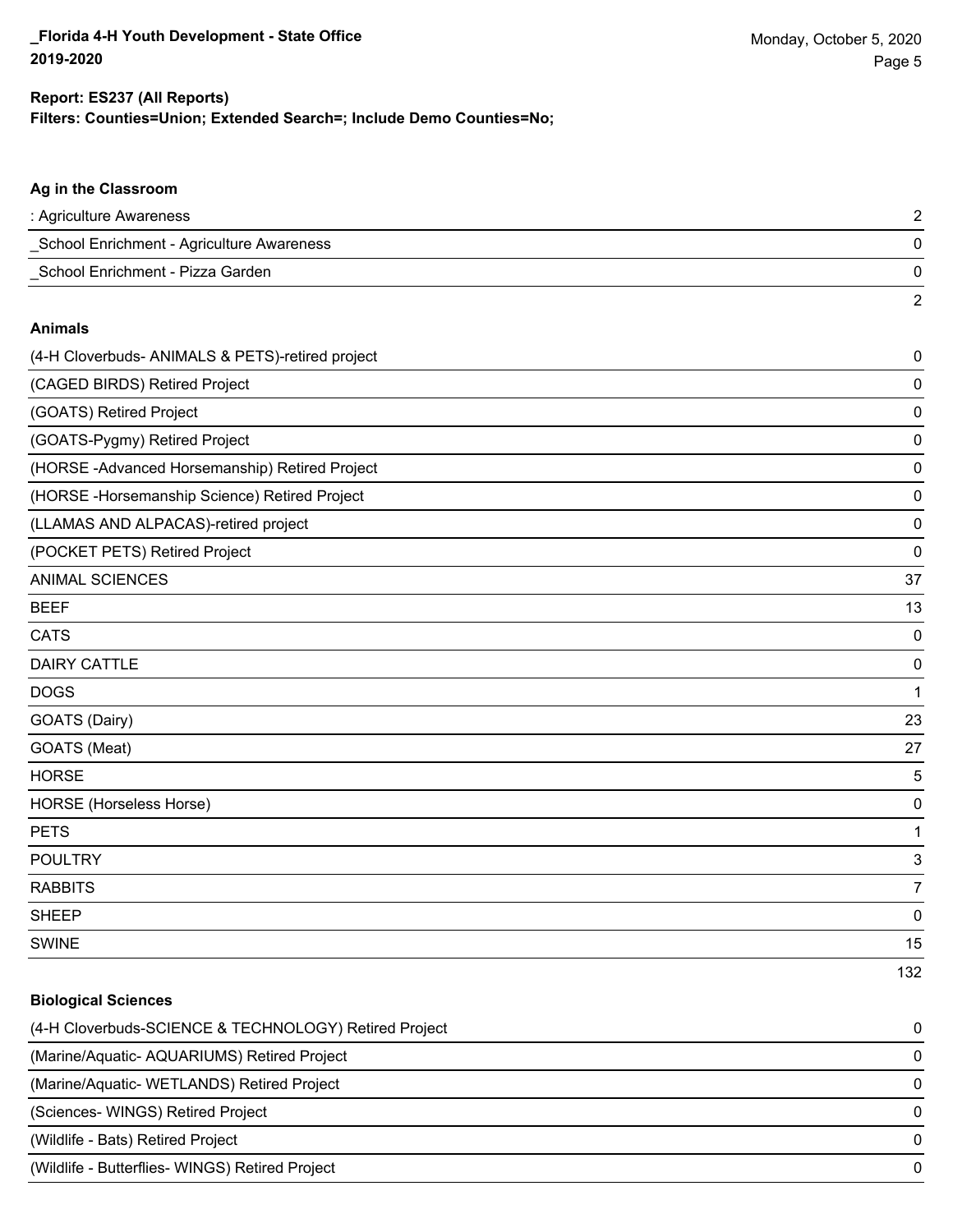# **Report: ES237 (All Reports)**

**Filters: Counties=Union; Extended Search=; Include Demo Counties=No;**

| (Wildlife- BLUEBIRDS) Retired Project                      | 0              |
|------------------------------------------------------------|----------------|
| : ABCs of ENTOMOLOGY                                       | 0              |
| : Entomology-Apiary/Beekeeping                             | 0              |
| : Meat Sciences                                            | 0              |
| : Natural Sciences                                         | 0              |
| _School Enrichment - Embryology                            | 0              |
| School Enrichment- Natural Sciences                        | 0              |
| INSECTS (ENTOMOLOGY)                                       | 0              |
| MARINE SCIENCE AND AQUATIC SCIENCES                        | 0              |
| <b>SCIENCE DISCOVERY</b>                                   | 2              |
| <b>VETERINARY SCIENCE</b>                                  | 0              |
|                                                            | 2              |
| <b>Civic Engagement</b>                                    |                |
| (4-H Cloverbuds- CITIZENSHIP)-retired project              | 0              |
| (Citizenship-INTERGENERATIONAL) Retired Project            | 0              |
| <b>CITIZENSHIP</b>                                         | 0              |
| CITIZENSHIP-COMMUNITY SERVICE                              | 10             |
| CULTURAL AND GLOBAL EDUCATION                              | 0              |
|                                                            | 10             |
| <b>Communications and Expressive Arts</b>                  |                |
| (4-H Cloverbuds- COMMUNICATIONS) Retired Project           | 0              |
| (4-H Cloverbuds- VISUAL-LEISURE ARTS) Retired Project      | 0              |
| (FILMMAKING) Retired Project                               | 0              |
| (LEISURE ARTS- Arts & Crafts) Retired Project              | 0              |
| (Leisure Arts- COLLECTIBLES) Retired Project               | 0              |
| (PHOTOGRAPHY) Retired Project                              | 0              |
| (PUBLIC SPEAKING) Retired Project                          | 0              |
| (VISUAL ARTS) Retired Project                              | 0              |
| _School Enrichment - 4-H Tropicana Public Speaking Program | 227            |
| <b>COMMUNICATIONS AND PUBLIC SPEAKING</b>                  | $\overline{2}$ |
| <b>EXPRESSIVE ARTS</b>                                     | 0              |
| <b>VISUAL ARTS</b>                                         | $\mathbf 0$    |
|                                                            | 229            |
| <b>Community / Volunteer Service</b>                       |                |

(Citizenship-PUBLIC ADVENTURES) Retired Project 0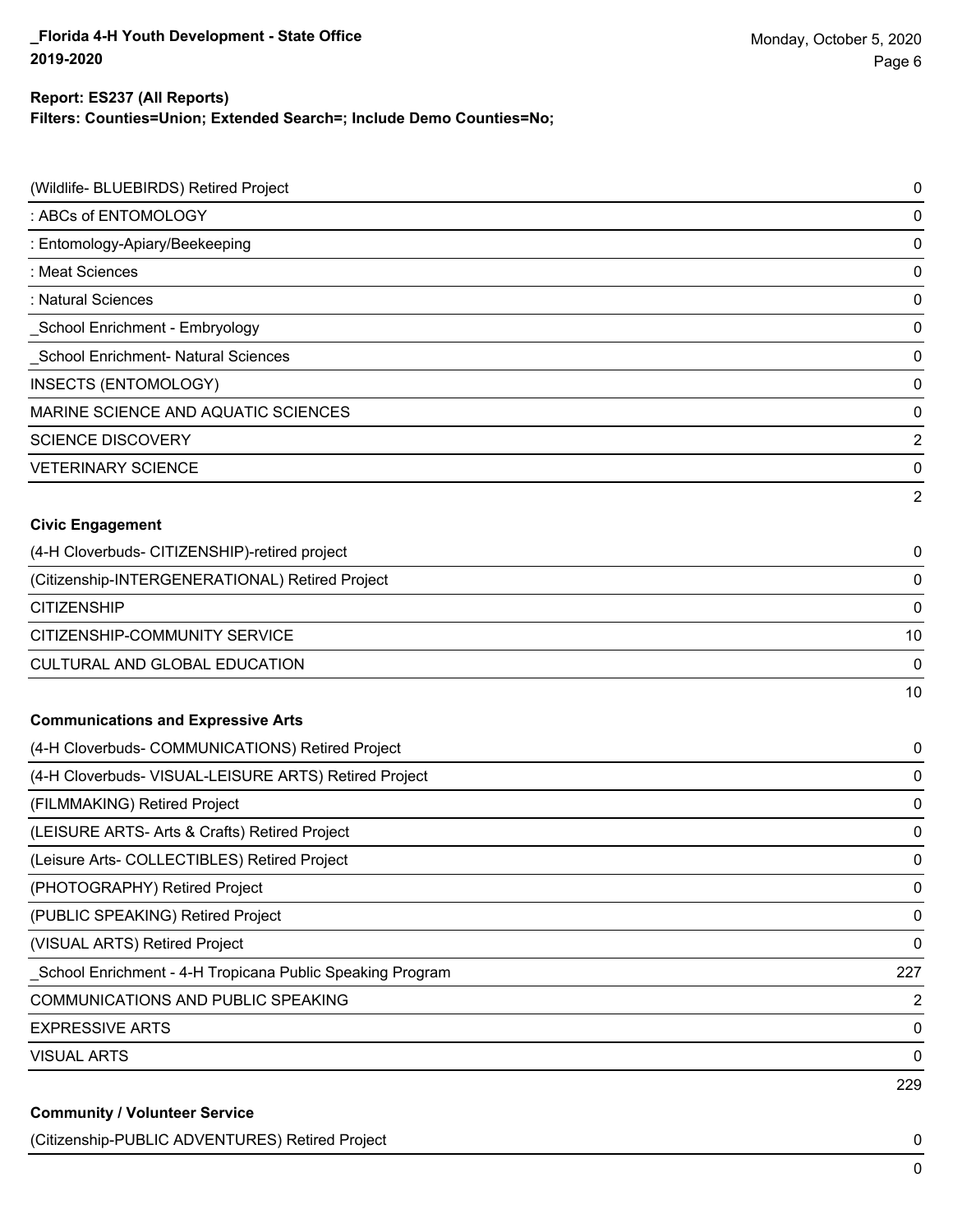**Consumer and Family Science**

#### **Filters: Counties=Union; Extended Search=; Include Demo Counties=No; Report: ES237 (All Reports)**

| (4-H Cloverbuds- CLOTHING) Retired project                   | 0  |
|--------------------------------------------------------------|----|
| (CHILD DEVELOPMENT Babysitting) Retired Project              | 0  |
| (Clothing - SELECTION) Retired Project                       | 0  |
| (Clothing - SEWING) Retired Project                          | 0  |
| (Clothing-Sewing- QUILTING) Retired Project                  | 0  |
| (CONSUMER EDUCATION AND SHOPPING) Retired Project            | 0  |
| (Human Development - Talking with TJ) Retired Project        | 0  |
| (HUMAN DEVELOPMENT) Retired Project                          | 0  |
| (Human Development-CHOICES) Retired Project                  | 0  |
| (Money Management -FINANCIAL CHAMPIONS) Retired Project      | 0  |
| : Consumer Choices Event                                     | 0  |
| 4-H CLOVERBUDS                                               | 56 |
| Animal Science- ALL ABOUT ANIMALS                            | 0  |
| Animal Sciences- LIVESTOCK JUDGING                           | 0  |
| Animals-PETS/SMALL ANIMALS                                   | 0  |
| CHILD DEVELOPMENT & CHILD CARE                               | 0  |
| Citizenship-SERVICE LEARNING                                 | 0  |
| <b>CLOTHING &amp; SEWING</b>                                 | 1  |
| <b>Exploring Farm Animals</b>                                | 0  |
| Hog-n-Ham Project                                            | 0  |
| <b>Marine Science</b>                                        | 0  |
| <b>MONEY MANAGEMENT</b>                                      | 0  |
| Performing Arts-DANCE/MOVEMENT                               | 0  |
| Pet Pals                                                     | 0  |
| Plant Pals, K-3 (5-8 yrs)                                    | 0  |
| test                                                         | 0  |
| Wildlife - Birds                                             | 0  |
|                                                              | 57 |
| <b>Environmental Education / Earth Sciences</b>              |    |
| (4-H Cloverbuds- ENVIRONMENT-Earth Sciences) Retired Project | 0  |
| : Recycling                                                  | 0  |
| : Water Education                                            | 0  |
| School Enrichment - Project Learning Tree                    | 0  |
| School Enrichment- Environmental Sciences                    | 0  |
| <b>EARTH SCIENCES</b>                                        | 0  |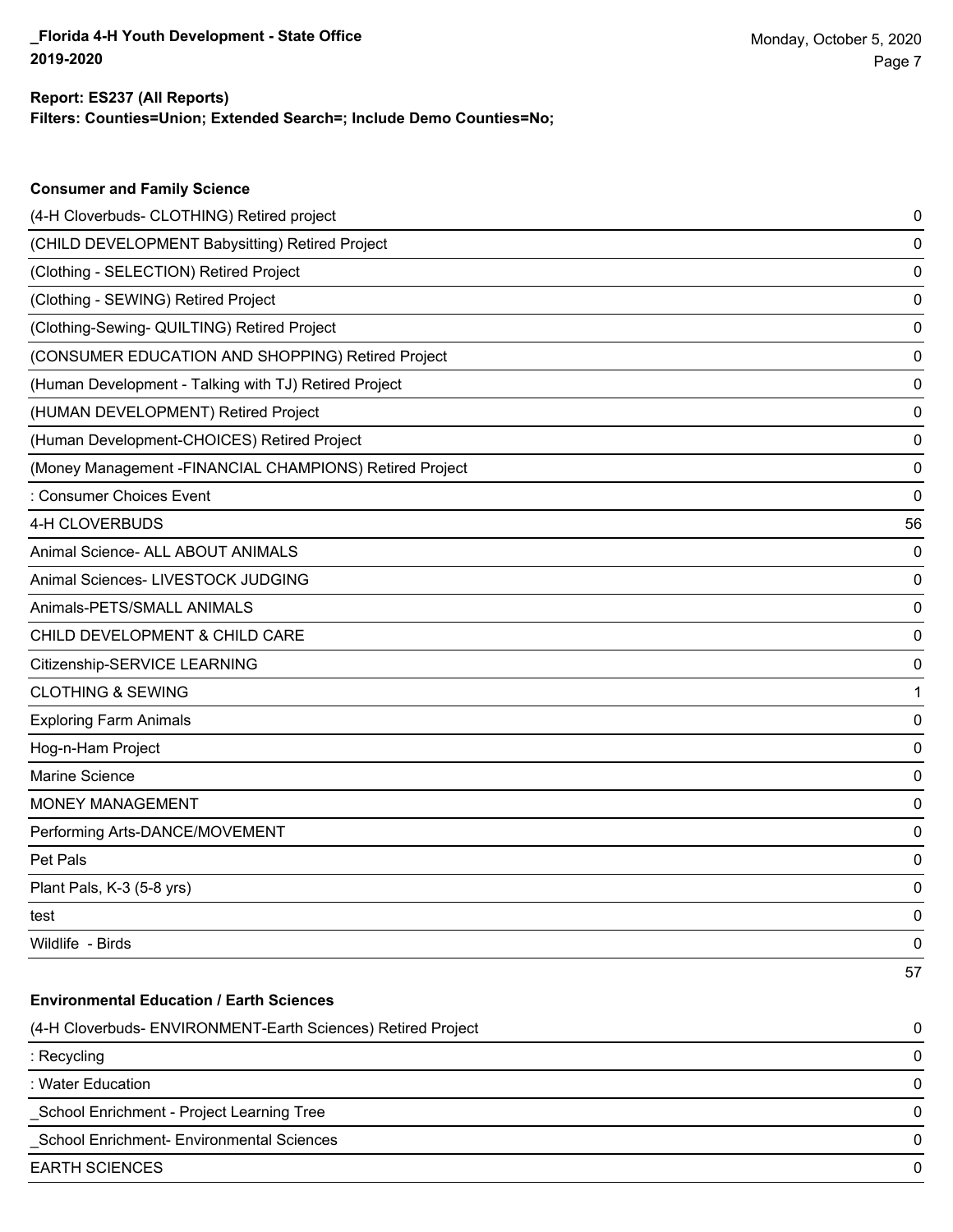**Filters: Counties=Union; Extended Search=; Include Demo Counties=No;**

| <b>ENERGY</b>                                         | 0        |
|-------------------------------------------------------|----------|
| <b>ENVIRONMENTAL SCIENCES</b>                         | 0        |
| <b>FORESTRY</b>                                       | 0        |
| <b>OUTDOOR EDUCATION</b>                              | 0        |
| SOIL AND WATER SCIENCES                               | 0        |
| <b>SPORTFISHING</b>                                   | 0        |
| <b>SS - SHOOTING SPORTS</b>                           | 0        |
| <b>SS-ARCHERY</b>                                     | 20       |
| SS-HUNTING 10y/o                                      | 0        |
| SS-MUZZLELOADING 12y/o                                | 0        |
| SS-RIFLE, AIR                                         | 0        |
| SS- RIFLE, SMALL BORE                                 | 0        |
| SS-SHOTGUN 10y/o                                      | 0        |
| <b>WILDLIFE &amp; HABITATS</b>                        | 4        |
|                                                       | 24       |
| <b>Foods and Nutrition</b>                            |          |
| (4-H Cloverbuds- FOODS & NUTRITION) Retired Project   | 0        |
| (Food - SPORTS NUTRITION) Retired Project             | 0        |
| (FOOD AND FOOD PRESERVATION SCIENCES) Retired Project | 0        |
| (FOOD PREP AND COOKING) Retired Project               | 0        |
| (Food Prep- BREADS & BREADMAKING) Retired Project     | 0        |
| (Food Prep- DAIRY FOODS) Retired Project              | 0        |
| (Food Prep- MICROWAVE MAGIC) Retired Project          | 0        |
| (Food Science- FOOD PRESERVATION) Retired Project     | 0        |
| _School Enrichment - Up for the Challenge             | 0        |
| <b>School Enrichment - YUM</b>                        | 0        |
| School Enrichment - YUMMEE                            | $\Omega$ |
|                                                       |          |

\_School Enrichment- Nutrition 0

FOOD & NUTRITION 58

## **Health**

| (Health-HEALTH ROCKS) Retired Project       |              |
|---------------------------------------------|--------------|
| (HEALTH: PHYSICAL ACTIVITY) Retired Project |              |
| : Healthy Living                            | <sup>n</sup> |
| PERSONAL WELL BEING                         |              |
|                                             |              |

58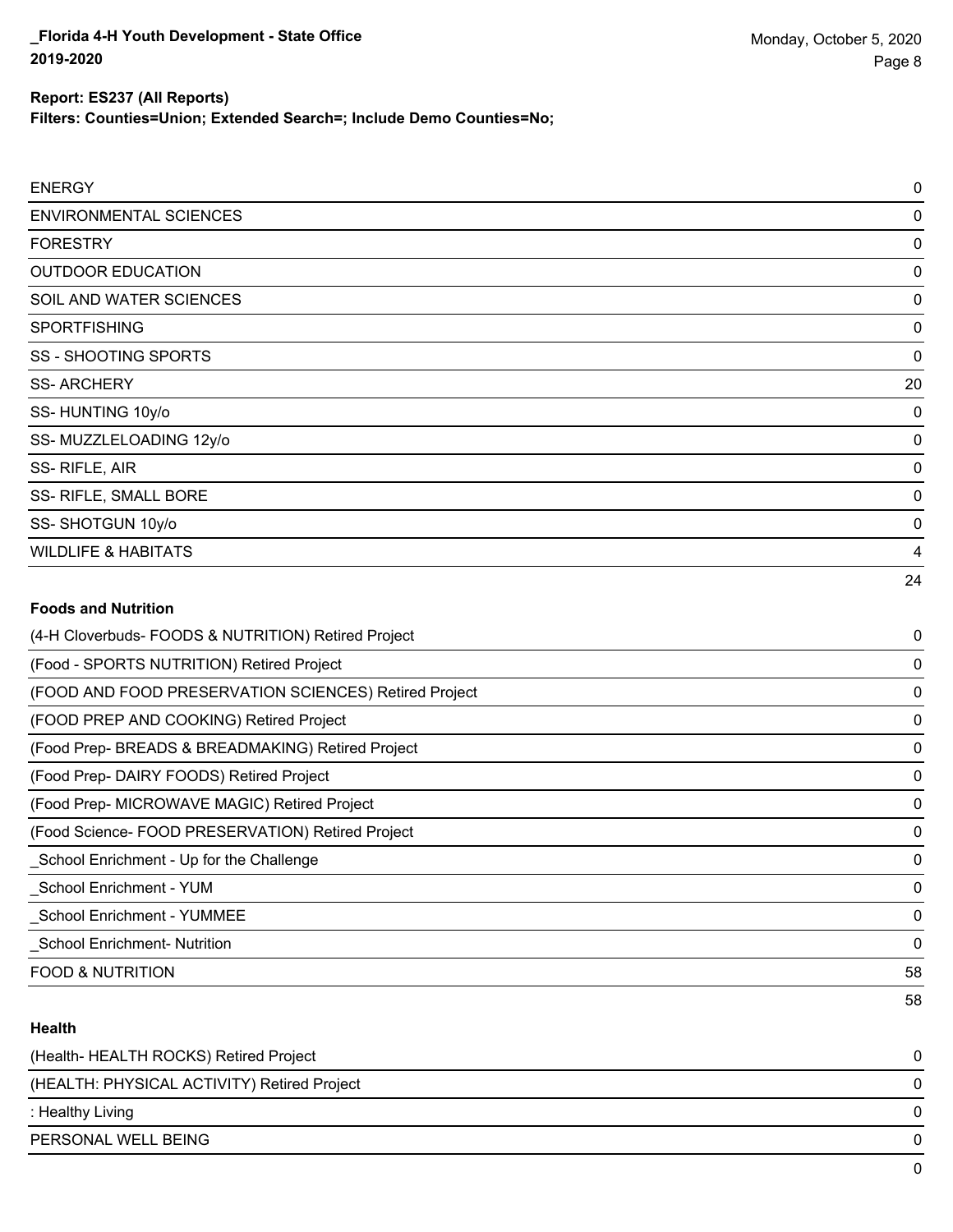#### **Report: ES237 (All Reports)**

**Filters: Counties=Union; Extended Search=; Include Demo Counties=No;**

| <b>Leadership and Personal Development</b>                 |   |
|------------------------------------------------------------|---|
| (4-H Cloverbuds- LEADERSHIP) Retired Project               | 0 |
| (4-H Cloverbuds_DISCOVERY Projects) Retired Project        | 0 |
| (Home Environment- CHANGING SPACES) Retired Project        | 0 |
| (Plant Sciences - Mowing for Money) Retired Project        | 0 |
| (Workforce Prep- CAREER DEVELOPMENT) Retired Project       | 0 |
| (Workforce Prep- ENTREPRENEURSHIP) Retired Project         | 0 |
| : Character Education                                      | 0 |
| : Personal Development                                     | 0 |
| <b>EXPLORING 4-H</b>                                       | 4 |
| LEADERSHIP DEVELOPMENT                                     | 2 |
| <b>WORKPLACE PREPARATION</b>                               | 0 |
|                                                            | 6 |
| <b>Personal Safety</b>                                     |   |
| (Health and Safety- ATV SAFETY) Retired Project            | 0 |
| (Health- EMERGENCY PREPARDNESS) Retired Project            | 0 |
| <b>ATV SAFETY</b>                                          | 1 |
| <b>SAFETY</b>                                              | 0 |
|                                                            |   |
| <b>Physical Sciences</b>                                   |   |
| (ASTRONOMY) Retired Project                                | 0 |
| : Weather and Climate                                      | 0 |
| <b>AEROSPACE</b>                                           | 0 |
|                                                            | 0 |
| <b>Plant Science</b>                                       |   |
| (4-H Cloverbuds- PLANT SCIENCES-Gardening) Retired Project | 0 |
| (GROWING CITRUS) Retired Project                           | 0 |
| (Plant Sciences-GARDENING) Retired Project                 | 0 |

(Plants -Gardening- FLOWERS) Retired Project 0 (Plants -Gardening- VEGETABLES) Retired Project 0

(Plants -Gardening-CONTAINER GARDENING) Retired Project 0

\_School Enrichment- Gardening and Plants 0

GARDENING AND PLANTS 1

GARDENING AND PLANTS: JR MASTER GARDENER 0